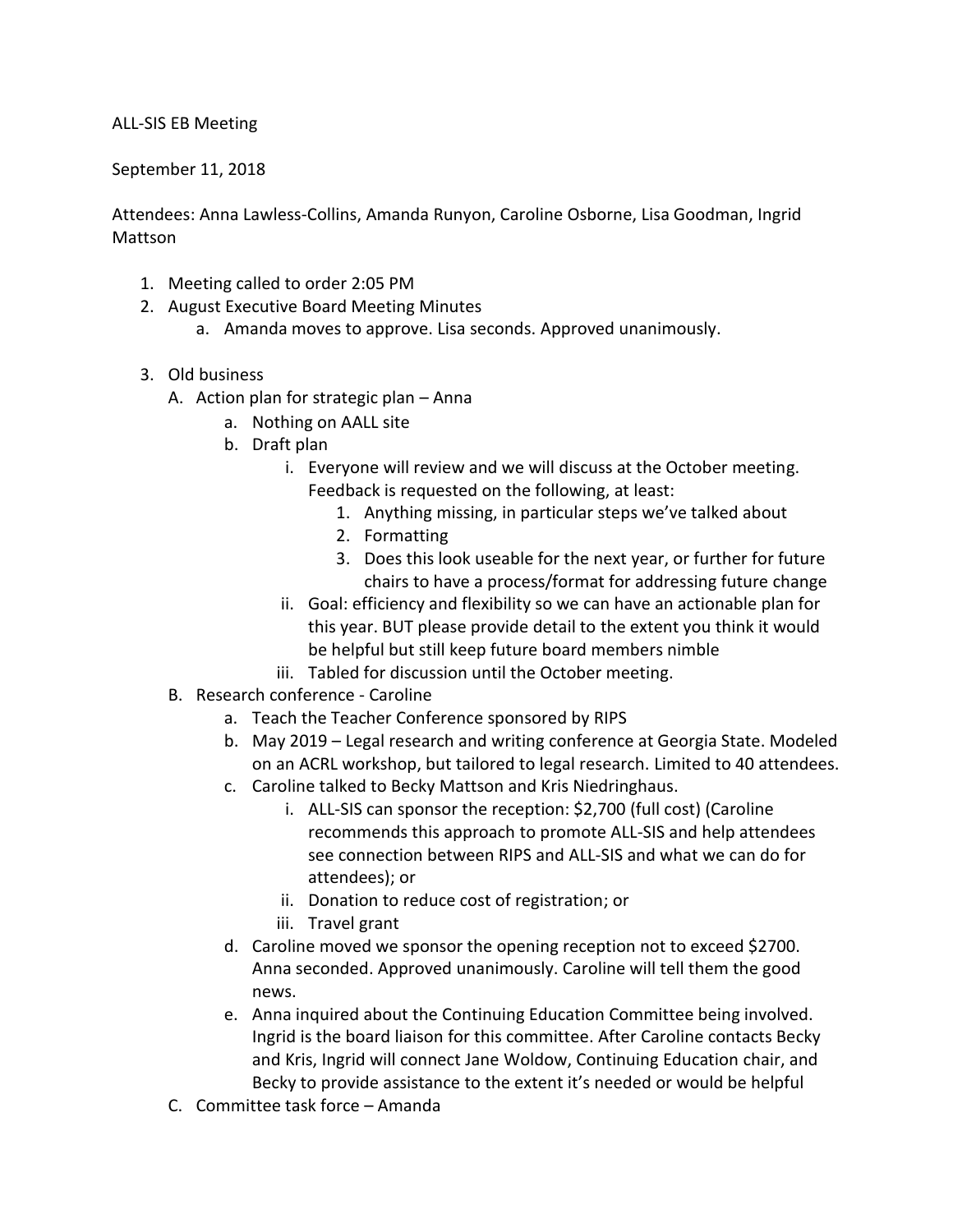- a. No updates at present
- 4. New business
	- A. Scholarly Communication committee The main project Ben Keele plan to pursue is developing a new model copyright agreement for law journals. I first proposed this a couple years ago when I was on the AALL Copyright Committee. The AALL leadership thought the project was more suitable for ALL-SIS, and it was eventually assigned to the Scholarly Communications Committee. My ideal outcome would be for the committee to reach consensus on a model text that the ALL-SIS Executive Board would then approve (or endorse, recommend, etc.) and encourage librarians to share it with journal editors. I'm also interested in pursuing similar endorsement or at least input from AALS and the National Law Review Conference. Do you think the Exec. Board would be willing considering endorsing this sort of document? If not, I'd still try to produce a model text that librarians can offer, even if it is not formally endorsed by any organization.
		- a. Caroline: reservations about endorsing particular legal language because people may rely on it without asking good questions.
			- i. Also, it's not clear why ALL-SIS would "endorse" something ALL-SIS created
			- ii. Better goal: education for faculty about what to sign and what not to sign
		- b. Ingrid: would it be helpful to have a tool to help libraries identify the best license language?
			- i. Anna: like the Creative Commons tool: <https://creativecommons.org/choose/>
		- c. Caroline (committee liaison) will follow-up to get further info
	- B. Treasurer Update re: 2018-2019 budget Ingrid
		- a. Have not received the quarterly statement from AALL; I will reconcile our accounts once it comes in and let the board know so we can set a budget.
		- b. Last statement (May) we had approximately \$48,800
		- c. Ingrid will create a budget based on last year's budget and circulate it for approval/questions/changes for
	- C. Questions from Awards committee
		- a. For charge "work with the Research & Scholarship Committee to develop and award research grants" - is there money set aside for the grants to be developed?
			- i. Per Ingrid, it looks like we've set aside \$2,000 in the past for research grants; Ingrid will follow up to see if we awarded the research grant money and need to budget \$2,000 for next year\*
				- 1. \*Per April 9, 2018, EB Meeting, \$2,000 in research grants was awarded and the funds were distributed
		- b. There are no formal applications on the committee's website for the Management Institute or Leadership Academy grants; the chair is looking for a reminder about those or some form for people to fill out